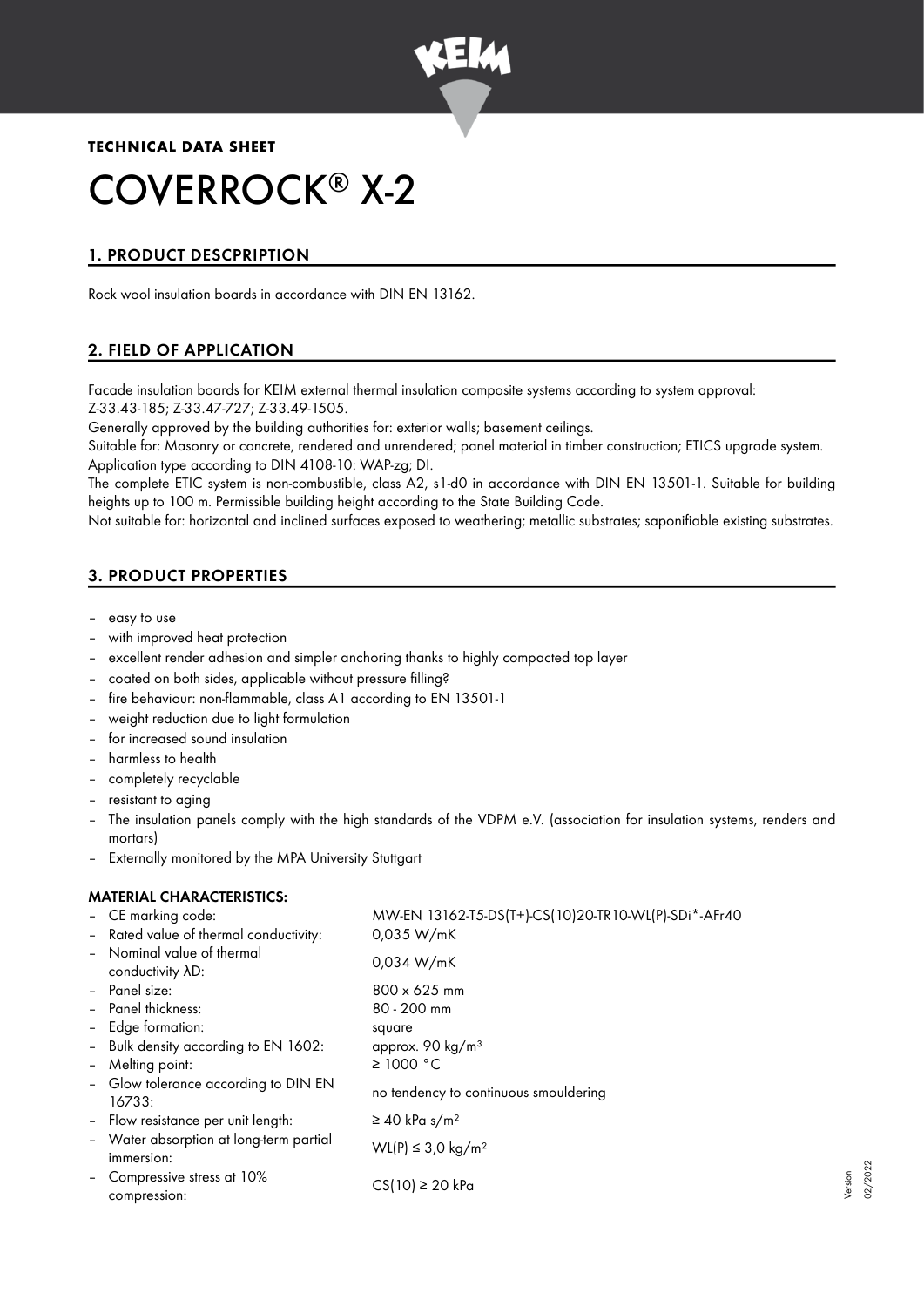| - Tensile strength perpendicular to the<br>panel plane: | TR10 ≥ 10 kPa    |
|---------------------------------------------------------|------------------|
| - Thickness tolerance:                                  | $T5 + 3 / -1$ mm |
| - Width tolerance:                                      | $W2 \pm 2$ mm    |
| - Length tolerance:                                     | $15 + 5$ mm      |
| - Squareness:                                           | $55 \pm 5$ mm/m  |
| - Planarity:                                            | $P \pm 3$ mm/m   |
| - Colour shade:                                         | greenish         |
|                                                         |                  |

## 4. APPLICATION INSTRUCTIONS

#### SUBSTRATE PREPARATION:

The substrate must be strong, dry, clean, sound and free from adhesion-reducing residues. The permanent compatibility of any existing coatings with the adhesive mortar must be examined by an expert. Strongly sanding or unevenly absorbent surfaces should be primed with Indulaqua primer. Observe the Technical Data Sheet of the primer with regard to execution and dilution. The insulation panel may also be used as a basement ceiling insulation panel: Rusty steel beams or damp areas must not be covered with insulation until the cause itself has been properly remedied.

#### APPLICATION:

Cut to size using an insulation knife or a suitable insulation saw.

#### GLUING:

The insulation panels are butted tightly and glued in a bond from bottom to top. Apply the appropriate adhesive mortar to the insulation panels using the bead-and-dot method or over the entire surface. Push the boards into place. At the edges of the building, the insulation panels are glued offset Apply the system's adhesive mortar to the insulation panels using the bead-and-dot method, ensuring an adhesion of min. 40 %. Adhesive surface proportion from 220 mm insulation thickness: min. 40 % The insulation panels may also be adhered in 2 layers. The second layer of insulation panels is glued over the entire surface and in a staggered bond pattern (starting with half a row of panels). On panel materials in wood construction, the insulation panels are glued over the entire surface with the adhesive filler Klebespachtel. For this purpose, the adhesive filler is applied to the substrate or to the insulation panels with a notched trowel. Immediately after applying the adhesive, the insulation panels must be glued to the substrate. Closing of unavoidable defects and joints up to 5 mm wide with Iso Top Thermfoam B1 is permissible. General instruction with regard to gluing: Do not apply adhesive to the panel joints. Do not create an insulation panel joint over a joint in the substrate underneath. The insulation panel may also be used as a basement ceiling insulation panel: Apply Pulverkleber-90 with a notched trowel ≥ 10 mm to the full surface of the insulation panel, alternatively to the substrate, using the comb-bed method, and then float it into the adhesive bed with slight pressure. For full-surface bonding, it is recommended to apply adhesive mortar to both the insulation panel and the substrate (floatingbuttering method). The insulation panels must be applied tightly to the substrate, cavities are not permissible.

#### DOWELING:

Check the adhesion of the insulation panels after at least 3 days. Insulation panels that are not bonded or damaged must be replaced. Anchoring is carried out in glued and dowelled ETIC systems with generally approved ETICS fasteners according to DIN EN 1991-1-4/NA. The required fastener quantity depends on the building height and the respective wind zone in which the object is located. The minimum distance between anchor shank and board edge is min. 150 mm, the minimum distance between anchor shank and anchor shank is min. 200 mm. For further information, please refer to our ETICS Technical Guide, Chapter #8, ETICS Wind Suction Loads. The insulation panel may also be used as a basement ceiling insulation panel: Without fire protection requirements: The insulation panels may only be glued to new substrates up to a maximum weight per unit area of 15 kg/m² (including any final coating). In the case of insufficiently load-bearing substrates (old substrates) or if the permissible weight per unit area is exceeded, dowelling is carried out using ETICS anchors approved by the general building authorities or by the European authorities. Minimum number of anchors: 2 anchors per insulation board cut. With fire protection requirements: If necessary, dowel with the basement ceiling insulation screw DDS-Z and the basement ceiling insulation washer DDT.

#### REINFORCEMENT:

After a sufficient setting time of the adhesive, apply the mixed, system-specific reinforcing mortar evenly to the insulation panels, preferably with a 10 mm toothed trowel. Embed the system-specific Glasfaser-Gittermatte (glass fibre mesh), overlap panels, preferably with a 10 mm toothed trowel. Embed the system-specific Glasfaser-Gittermatte (glass fibre mesh), overlap  $\frac{5}{3}$ <br>"Ine edges by 10 cm and fill wet-in-wet with system-specific reinforcing mortar. The sys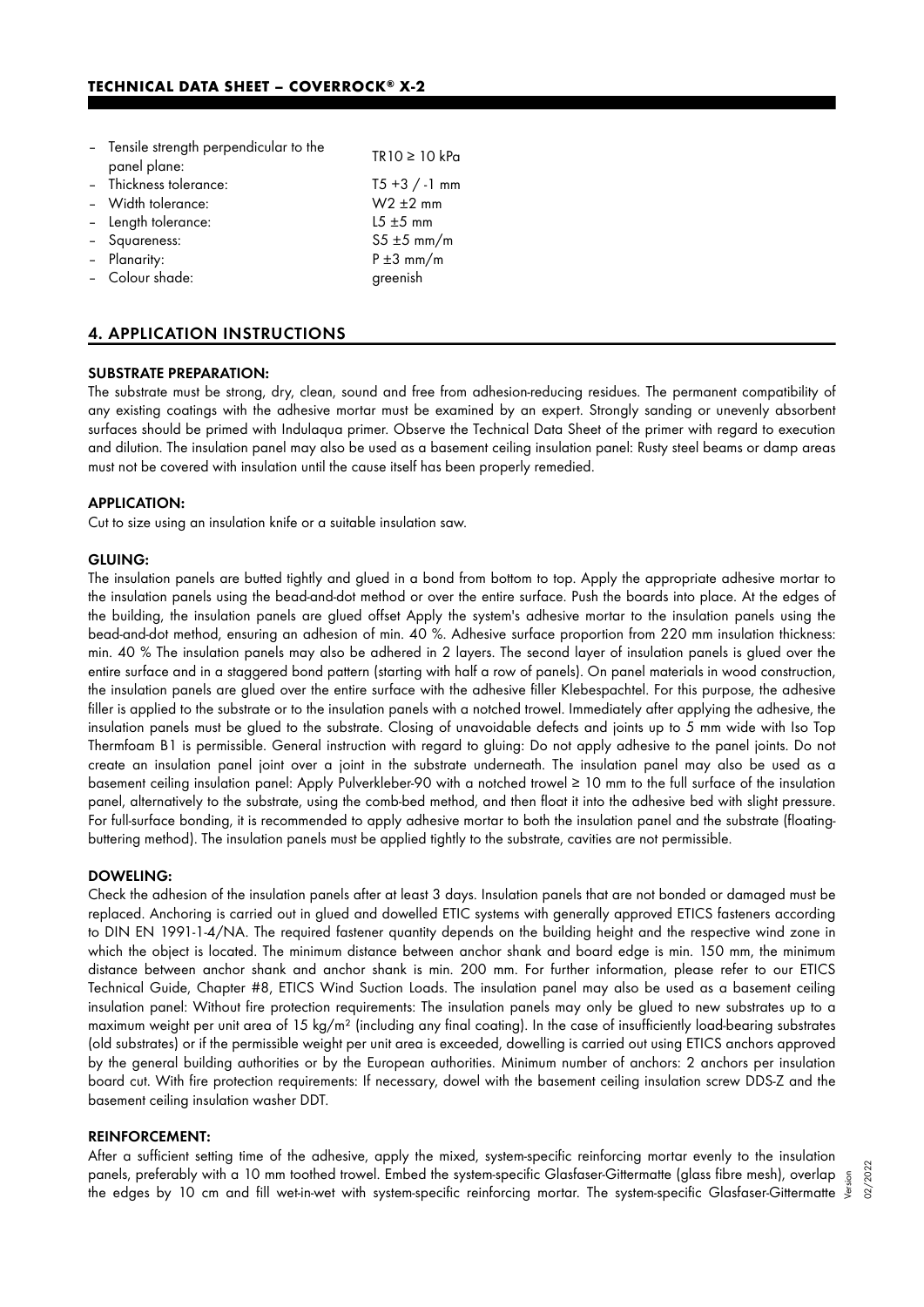should be embedded in the middle (layer thicknesses up to 6 mm) or in the upper third (layer thicknesses from 6 mm). Thickness of the reinforcing layer depends on the respective system approval and can be in the range of max. 3 - 15 mm. The insulation panel may also be used as a basement ceiling insulation panel: After a sufficient setting time of the adhesive, apply the mixed, system-specific reinforcing mortar evenly to the insulation panels, preferably with a 10 mm toothed trowel. Place the Glasfaser-Gittermatte (mesh), overlap edges by 10 cm and fill wet-in-wet with system-specific reinforcing mortar. The system-specific Glasfaser-Gittermatte (mesh) should be embedded in the middle. Layer thickness of the reinforcement approx. 5 mm.

Hinweise zum Einbau von Feldbegrenzungsfugen bei Dämmplattendicken > 200 mm:

Die Feldgrößen ohne Dehnungsfugen betragen für Dickschichtsysteme (Unterputz + Schlussbeschichtung = Gesamtputzdicke ab 9 mm) 7,5 m x 7,5 m bzw. 56 m². Die Feldgrößen ohne Dehnungsfugen betragen für Dünnschichtsysteme (Unterputz Schlussbeschichtung = Gesamtputzdicke bis 8 mm) 50 m x 25 m.

Die entsprechenden Feldgrößen sind objektspezifisch vom Planer festzulegen.

| <b>Panel thickness</b><br>[mm] | Dynamic stiffness s'<br>[MN/m <sup>3</sup> ] | $m2$ per<br>bundle | $m2$ per<br>pallet | <b>Bundle per</b><br>pallet |
|--------------------------------|----------------------------------------------|--------------------|--------------------|-----------------------------|
| 80                             | 11                                           | 1.50               | 15.00              | 10                          |
| 100                            | 11                                           | 1.50               | 12.00              | 8                           |
| 120                            | 9                                            | 1.50               | 9.00               | 6                           |
| 140                            | 9                                            | 1.00               | 8.00               | 8                           |
| 160                            | 9                                            | 1.00               | 8.00               | 8                           |
| 180                            | 9                                            | 1.00               | 6.00               | 6                           |
| 200                            | 6                                            | 1.00               | 6.00               | 6                           |

## 5. PACKAGING / TECHNICAL DATA

## 6. STORAGE

| max. storage time       | <b>Storage conditions</b>         |
|-------------------------|-----------------------------------|
| no maximum storage time | dry<br>protect against weathering |

#### STORAGE INFORMATION:

Observe stacking height of max. 2 m. Transport packaging is not sufficient weather protection.

## 7. DISPOSAL

### EC WASTE CODE:

Waste code: 17 06 04

## 8. SAFETY INSTRUCTIONS

Safety instructions UZ 140: Wear protective gloves / protective clothes / eye protection/ face protection. In case of contact with eyes: Rinse cautiously with water for several minutes. Remove any contact lenses if possible. Continue to rinse. Get immediate medical advice/attention. / Keep children away from fresh render. / Always comply with work safety instructions.

## 9. CERTIFICATES & QUALITY SEALS

Version